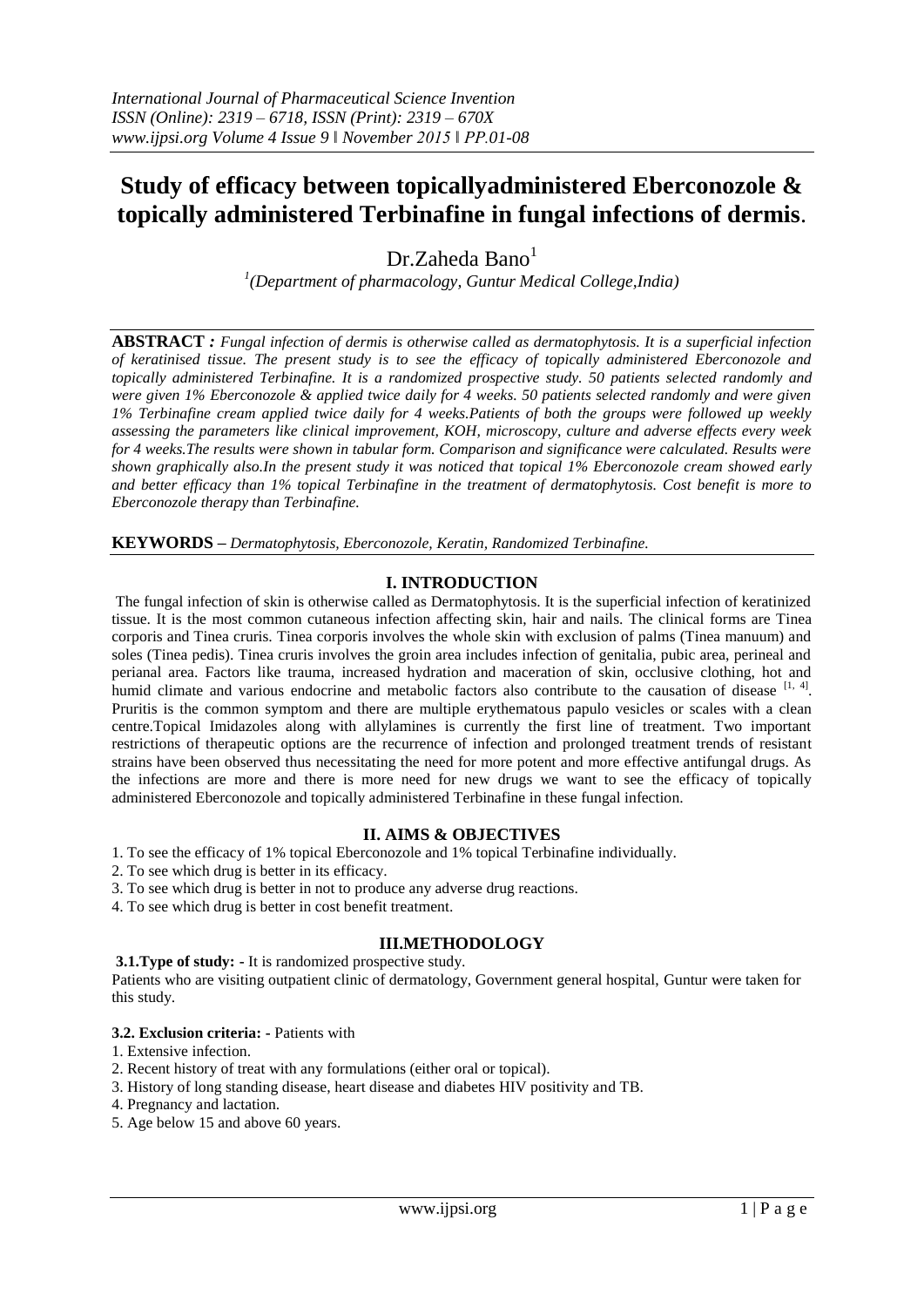## **3.3.Inclusion criteria: -**

- 1. Localisation of infection with 1 to 3 lesions of less than one month duration.
- 2. No past history of similar allergies.
- 3. No history of recent treatment.
- 4. Positive KOH microscopy and culture were included.
- 5. Age between 15 to 60years.
- Informed written consent was taken. Ethics committee permission was taken.

Patients were categorized into two groups. 50 patients were chosen randomly to Eberconozole and 50 patients were taken to Terbinafne groups.Eberconozole group were given 1%Eberconozole cream applied twice daily for 4weeks.Terbinafine group were given 1%Terbinafine cream applied twice daily for 4 weeks.Each patient of both groups were followed up to 4weeks noting the following parameters every week.

1. Clinical improvement in the itching, erythema and size of the lesion.

- 2. KOH microscopy.
- 3. Culture in sabouraud's media.
- 4. Adverse effects.

Results were tabulated and compared and shown graphically.

## **IV. RESULTS**

**4.1. Response by the end of 1<sup>st</sup>** week: In Eberconozole group itching disappeared in 25 (50%) patients and 20 (40%) patients in Terbinafine group.No improvement among both groups in other symptoms like erythema and size of lesion.

**4.2. Response by the end of 2nd week:** Itching disappears in 40 (80%) patients in Eberconozole group and in 25 (50%) patients in Terbinafine group. Erythema was decreased in 8 patients in Eberconozole group and no change in terbinafine group.

**4.3. Response by the end of 3rd week:** Infection completely disappeared in both the groups. Erythema decreased in 32 (64%) patients in Eberconozole group. whereas 29 (5%) patients in Terbinafine group. Size of the lesion was decreased in 28 (56%) in Eberconozole group while it was 11 (22%) patients in Terbinafine group.

**4.4. Response by the end of 4th week:** Erythema completely disappeared in all patients after 4weeks in both groups. Lesions completely disappeared in 40 (80%) patients in Terbinafine group.

#### **4.5. Response in microscopy after KOH staining:**

All the patients in both groups showed positive KOH response before starting this treatment. The response to treatment was shown by negative KOH test which occurred in 15 (30%) patients in Eberconozole group by the end of  $2^{nd}$  week whereas it was negative in 10 (20%) patients in Terbinafine group.By the end of  $3^{rd}$  week 43 (86%) patients showed KOH negative response in Eberconozole group whereas 30 (60%) patients were KOH negative in Terbinafine group.All 100 patients were KOH negative by the end of 4<sup>th</sup> week. Response with Eberconozole was earlier when compared with Terbinafine (P<0.001, highly significant).Culture was negative in almost all patients in both the groups by the end of  $4<sup>th</sup>$  week. Throughout the 4weeks follow up period there were no adverse effects noted in patients of both the groups.

All the results were tabulated and shown graphically. P values were calculated by chi-square test.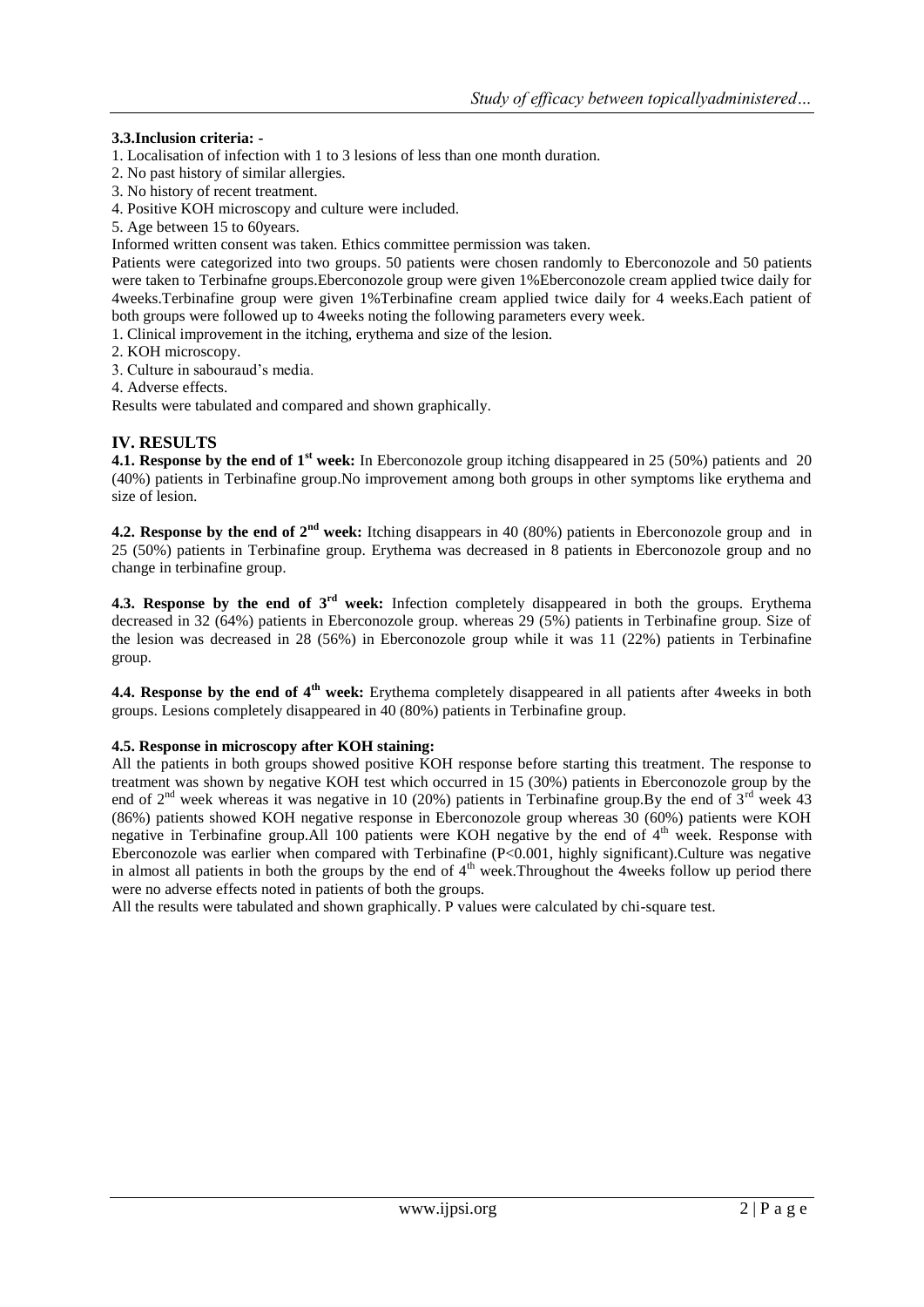

Figure 1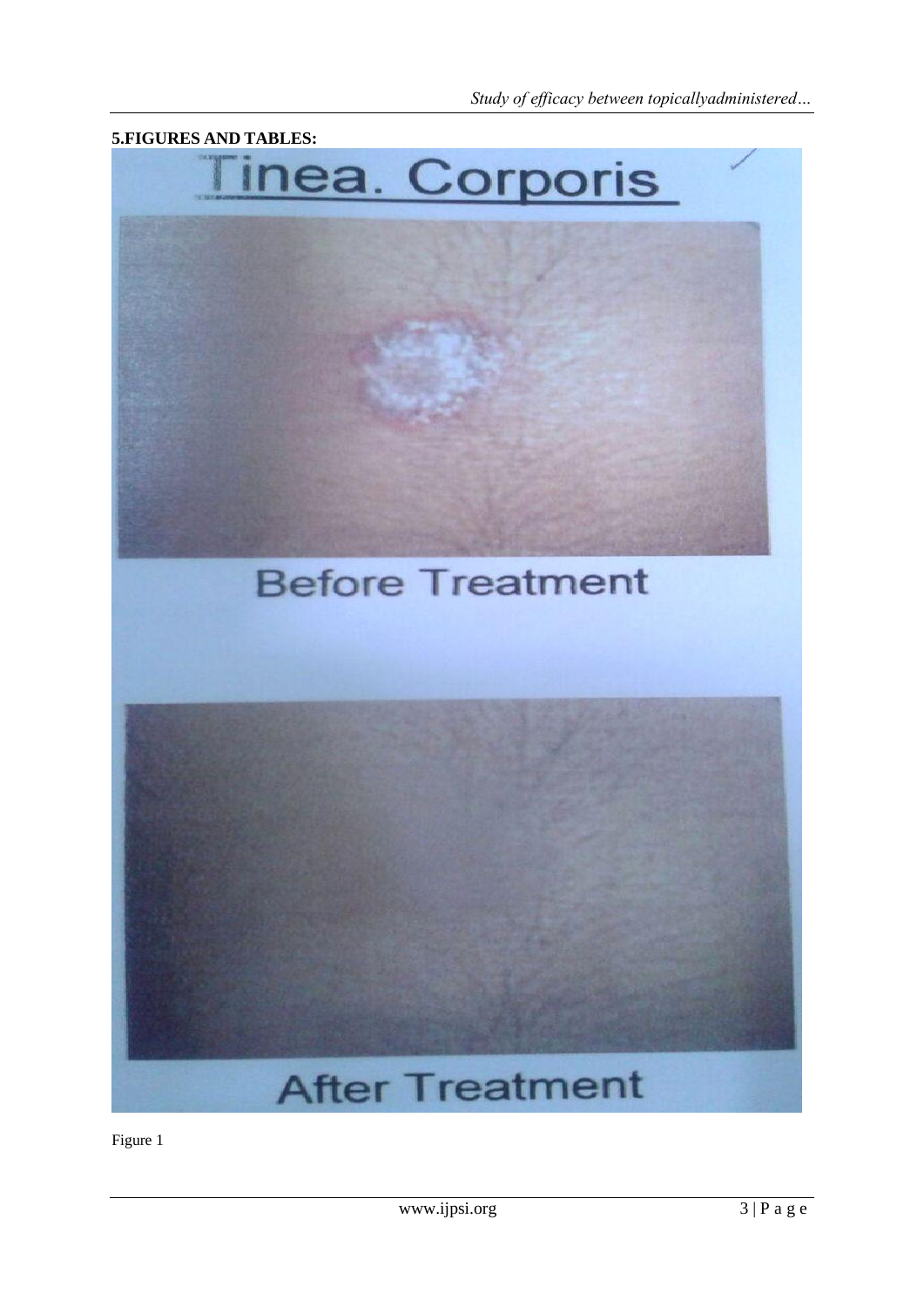

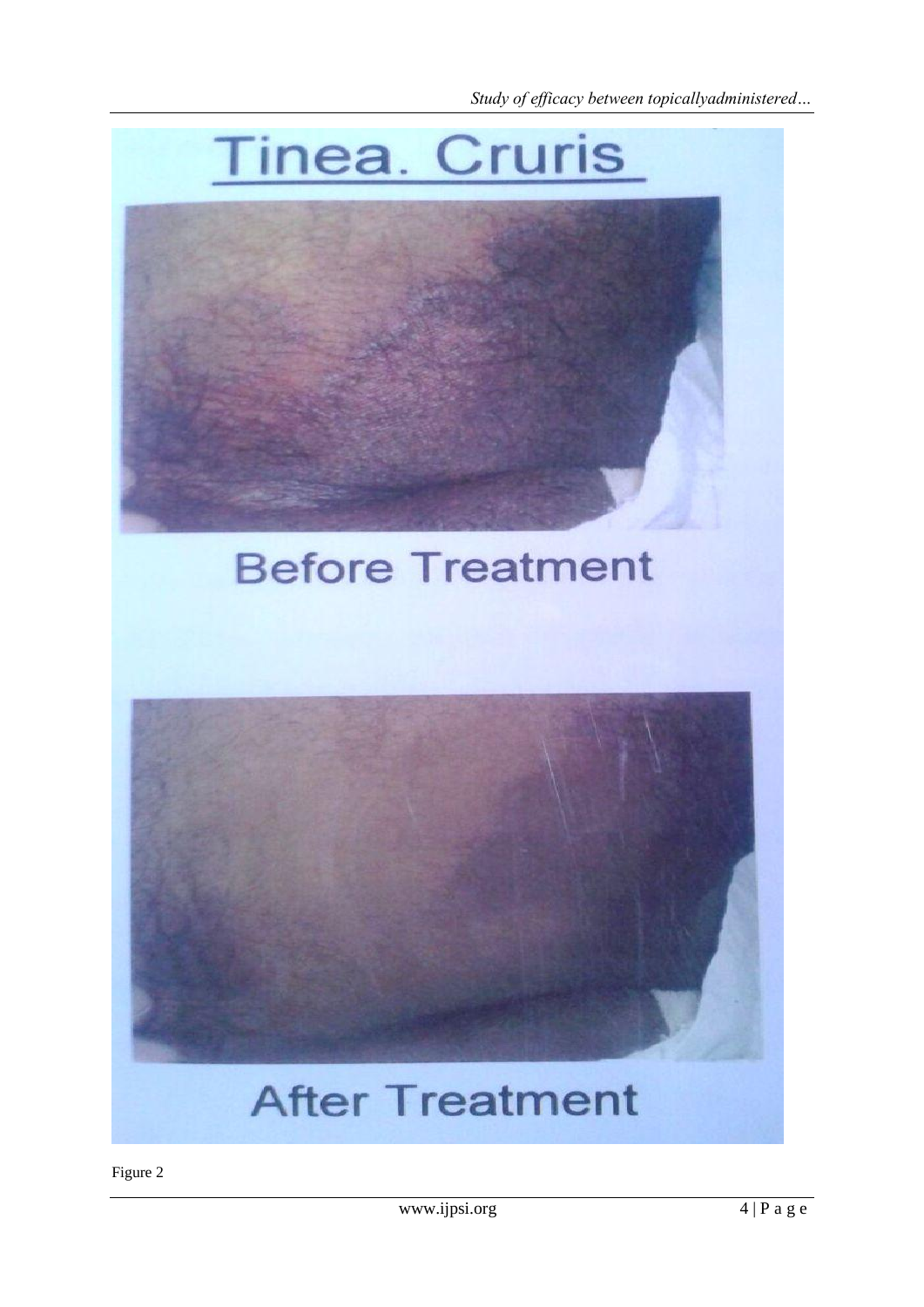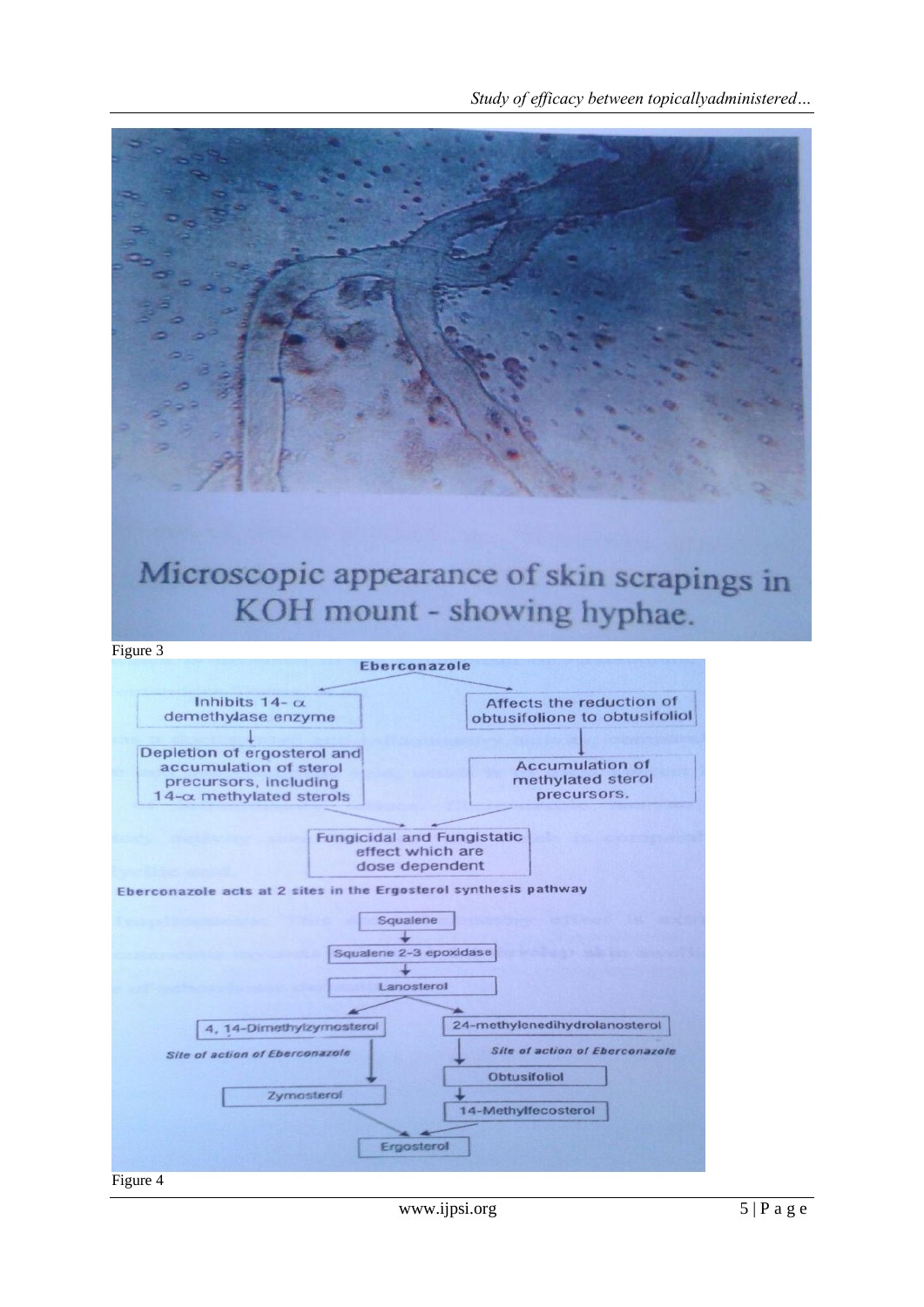

Figure 5

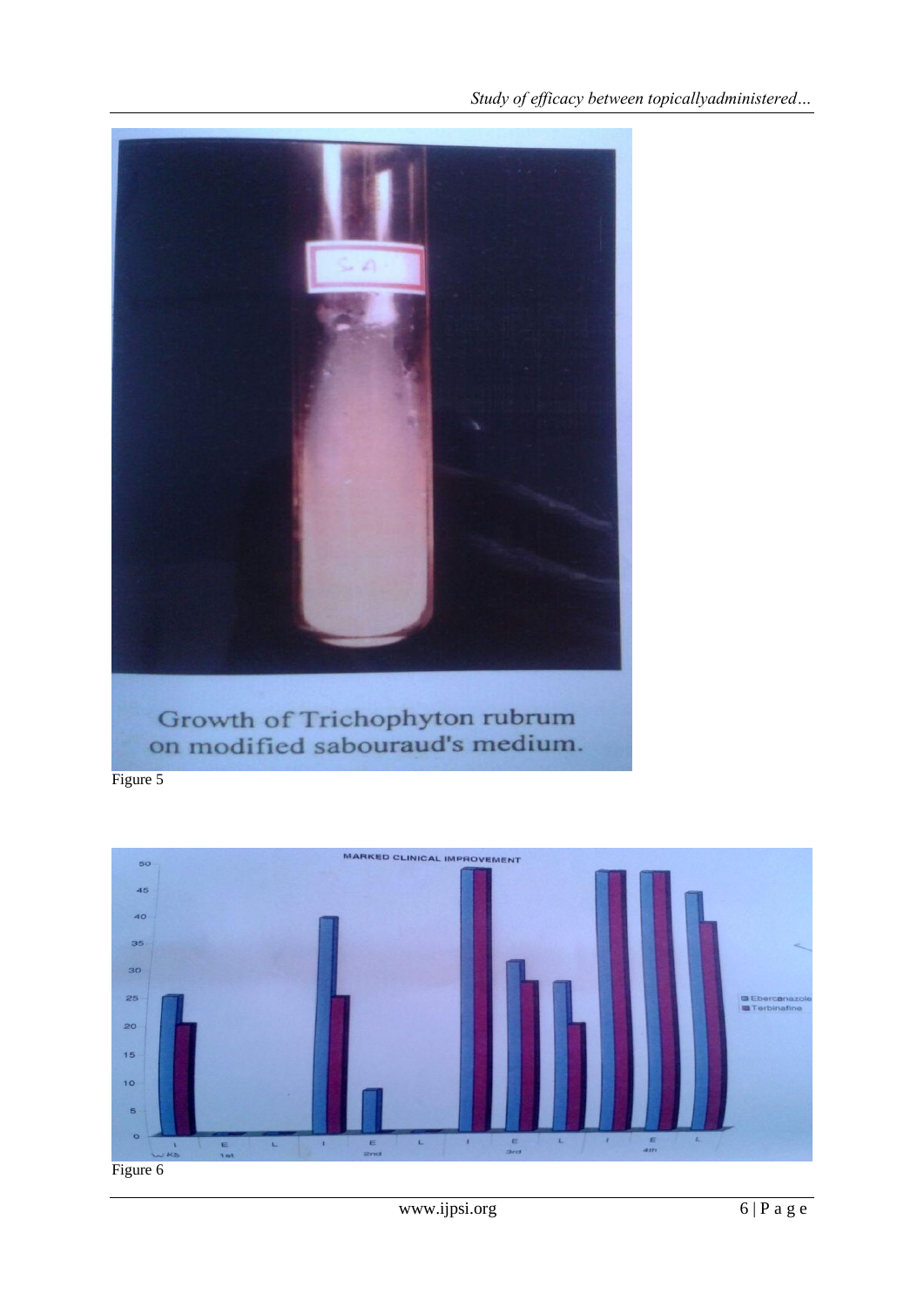

Study of efficacy between topicallyadministered...

Figure 7